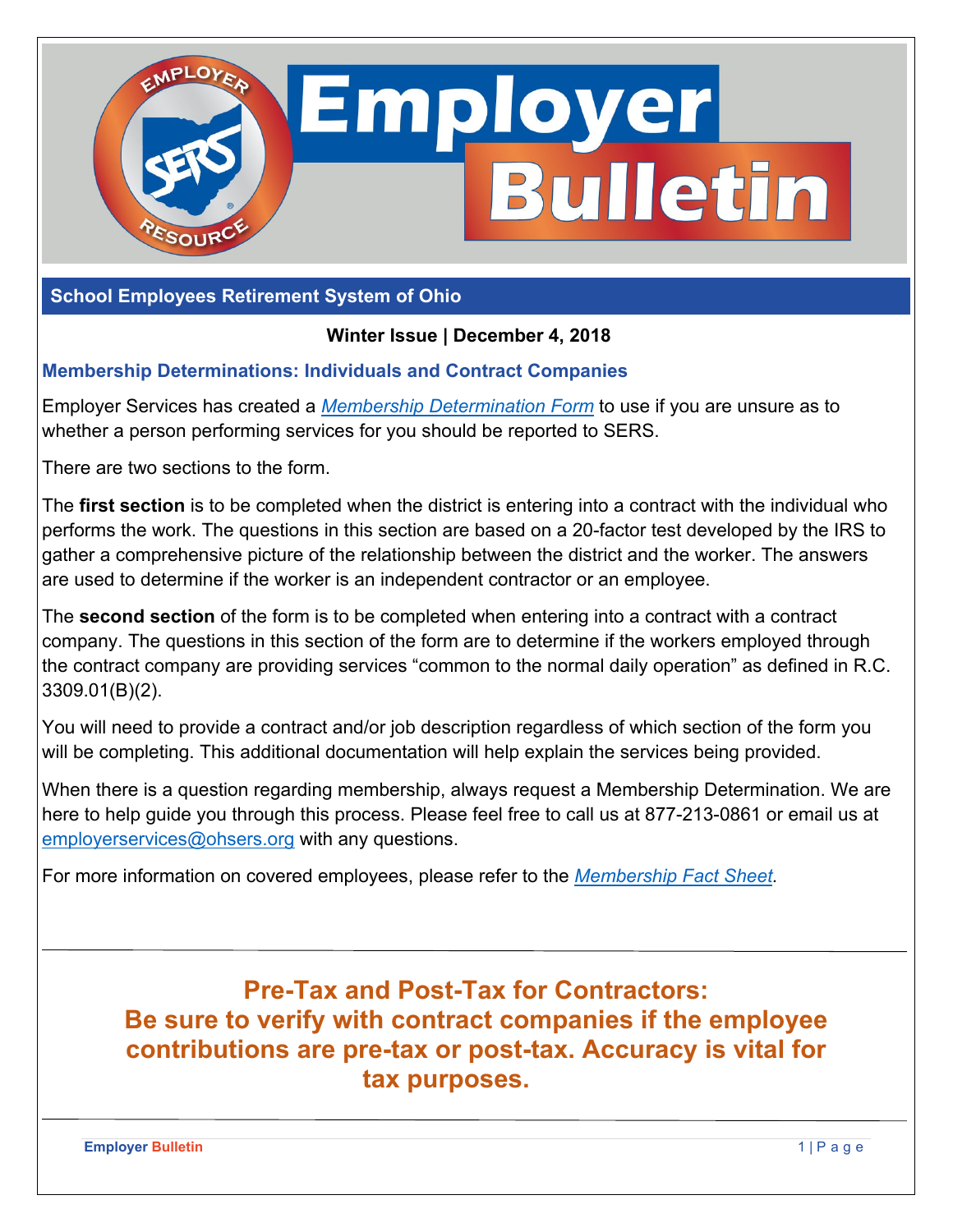### **Credit Memos: Clarification of Updated Screens on** *e***SERS**

There has been an update to the way Credit Memos are displayed on the eSERS Payment Remittance application. Rather than having a Credit Memo rolled into one amount, a Credit Memo is now broken out by the report that created it. This helps identify where to apply the Credit Memo.

| <b>Available Credit Memo</b>                                                                                                |                                        |                             |            |                                                 |
|-----------------------------------------------------------------------------------------------------------------------------|----------------------------------------|-----------------------------|------------|-------------------------------------------------|
| Following Credit Memo is available to apply. Enter the amount in the 'Credit Amount To Use'.<br><b>Employee Credit Memo</b> |                                        |                             |            |                                                 |
|                                                                                                                             | Credit Memo ID Available Credit Amount | <b>Credit Amount To Use</b> |            | <b>Reporting Period</b> Contribution Cycle Code |
| 14480                                                                                                                       | \$597.11                               | \$0.00                      | 08/15/2018 | <b>MON0001</b>                                  |
| 14484                                                                                                                       | \$602.24                               | \$0.00                      | 09/15/2018 | <b>MON0001</b>                                  |
| <b>Employer Credit Memo</b>                                                                                                 |                                        |                             |            |                                                 |
|                                                                                                                             | Credit Memo ID Available Credit Amount | <b>Credit Amount To Use</b> |            | <b>Reporting Period</b> Contribution Cycle Code |
| 14481                                                                                                                       | \$835.95                               | \$0.00                      | 08/15/2018 | <b>MON0001</b>                                  |
| 14485                                                                                                                       | \$843.13                               | \$0.00                      | 09/15/2018 | <b>MON0001</b>                                  |

Additionally, districts are no longer able to apply Employer Credit Memos to Employee Liabilities. The Employer Credit Memo created needs to be applied to the Employer Liability.

Find the updated *[How to: Apply Credit Memos](https://www.ohsers.org/wp-content/uploads/2018/04/EMP-7002-How-To-Apply-a-Credit-Memo.pdf)* on our website.

# **Please Note:**

**Foundation-participating districts are required to apply Employer Credit Memos to Employer Liabilities.** 

### **Service Credit Purchase (SCP)**

Certain types of service credit may be available for purchase by your employee. As the employer, you may be responsible for certifying information and/or making payments to SERS depending upon the type of service credit available to the employee.

If the employee is eligible to purchase service credit, SERS will send a cost letter to the employee for purchasing all or a part of the service credit by making payments directly to SERS in one or more installments, or by payroll deduction, if the employer offers this type of payment plan.

Rollover funds from a qualified plan, such as another employer retirement program (Internal Revenue Code (IRC) 401(a), an Individual Retirement Account (IRA), an IRC 403(a) annuity, an IRC 403(b) plan, or a governmental Deferred Compensation Program under IRC 457, can be used to purchase service credit.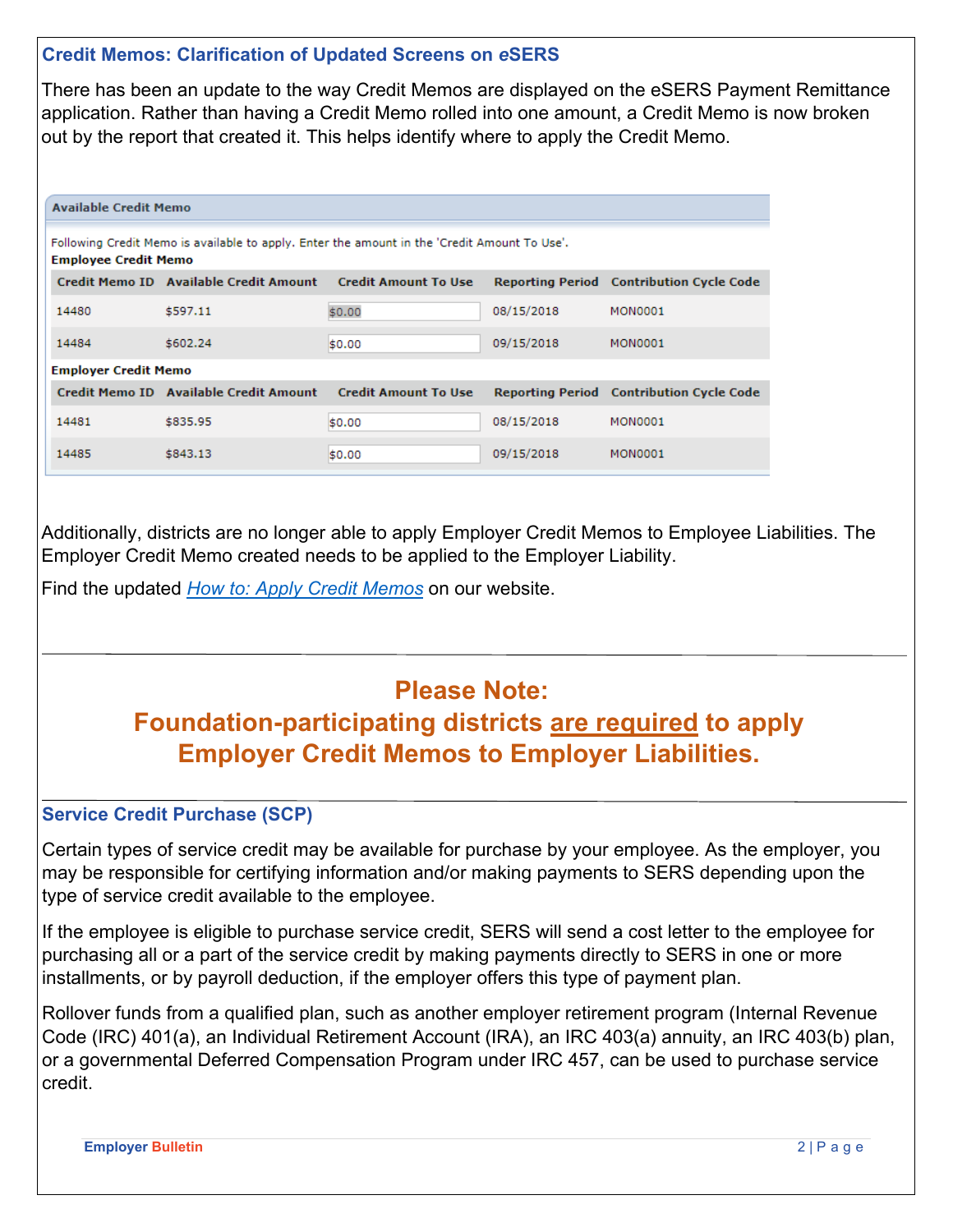# **All service credit must be purchased before retirement.**

### **SCP Payroll Deduction**

If you offer a payroll deduction plan, upon request, SERS will send the employee a Payroll Deduction Authorization Form. Once the form is completed by both the employee and employer, return it to SERS.

As the employer, you are responsible for transmitting the employee's payroll deduction to SERS through eSERS using the SCP Payroll Deduction Submission application. Once you have done this, the liability will appear in the Payment Remittance application to pay.

#### **Change to SCP Payroll Deduction Plans Beginning January 1, 2019**

Payroll deduction plans submitted to SERS before January 1, 2019, are required to be pre-tax plans. This has been the requirement since SERS first began permitting members to purchase service credit by way of payroll deduction plans. To be a pre-tax plan, an employer's payroll deduction plan must designate the amounts withheld to purchase service as "picked-up contributions."

Effective January 1, 2019, SERS will no longer accept new pre-tax payroll deduction plans. This change is due to the Internal Revenue System's revised position on the purchase of service credit with picked-up contributions.

Payroll deduction plans set up **before** January 1, 2019, must continue to be administered as a pre-tax plan. The rules for employees with a pre-tax service credit purchase plan will not change after January 1, 2019. This means that the employee will not be able to increase, decrease, or stop the deductions unless the employee completes the purchase or terminates employment.

New payroll deduction plans received **on or after** January 1, 2019, must be post-tax plans. Under a post-tax plan, the payroll deduction amounts used to purchase service cannot be treated as pre-tax, "picked-up contributions." In turn, different rules apply to a post-tax payroll deduction plan. For example, employees with a post-tax payroll deduction plan can terminate the plan at any time and can make a direct payment to purchase the remaining service credit.

# **To Recap:**

- **Payroll deduction plans initiated before January 1, 2019, must be pre-tax plans.**
- **Payroll deduction plans initiated on or after January 1, 2019, must be post-tax plans.**